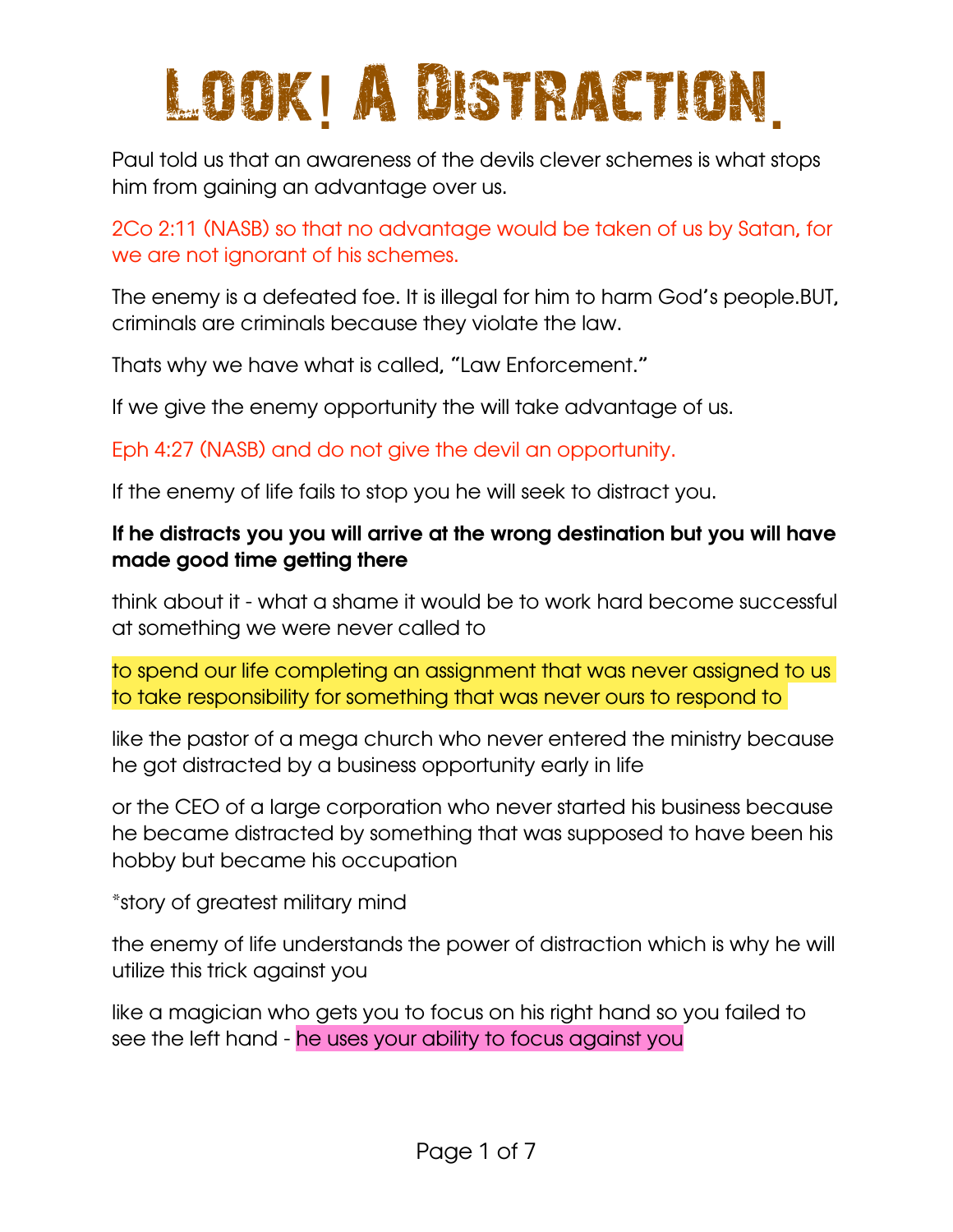the definition of distract is - to turn aside to divert to draw or direct one's attention to a different object or in a different direction at the same time to stir up or confused with conflicting emotions or motives

see some folks think that to be distracted means to lose focus - and that is actually not true - you can be keenly focused and still be distracted by becoming focused on the wrong thing

Luk 10:38-40 (KJV) Now it came to pass, as they went, that he entered into a certain village: and a certain woman named Martha received him into her house. [39] And she had a sister called Mary, which also sat at Jesus' feet, and heard his word. [40] But **Martha was cumbered about** much serving, and came to him, and said, Lord, dost thou not care that my sister hath left me to serve alone? bid her therefore that she help me.

Here is the perfect example of why I like to read several translations and actually prefer the NAS although the KJV is poetic much of its languages outdated and lost to our current culture

**Example** how many of you use the word cumbered in your every day conversation?

I don't

I seldom tell someone when they ask me how I'm doing that I feel cumbered

Dude! I'm totally cumbered about today

Luk 10:40 (NASB) But **Martha was distracted** with all her preparations; and she came up to Him and said, "Lord, do You not care that my sister has left me to do all the serving alone? Then tell her to help me."

Martha was missing the real deal

The opportunity / the importation because she was distracted. what was her distraction?

Was it something evil or sinful no it was a big dinner for an honored guest is cooking a big dinner for an honored guest wrong of course not but it was still a distraction why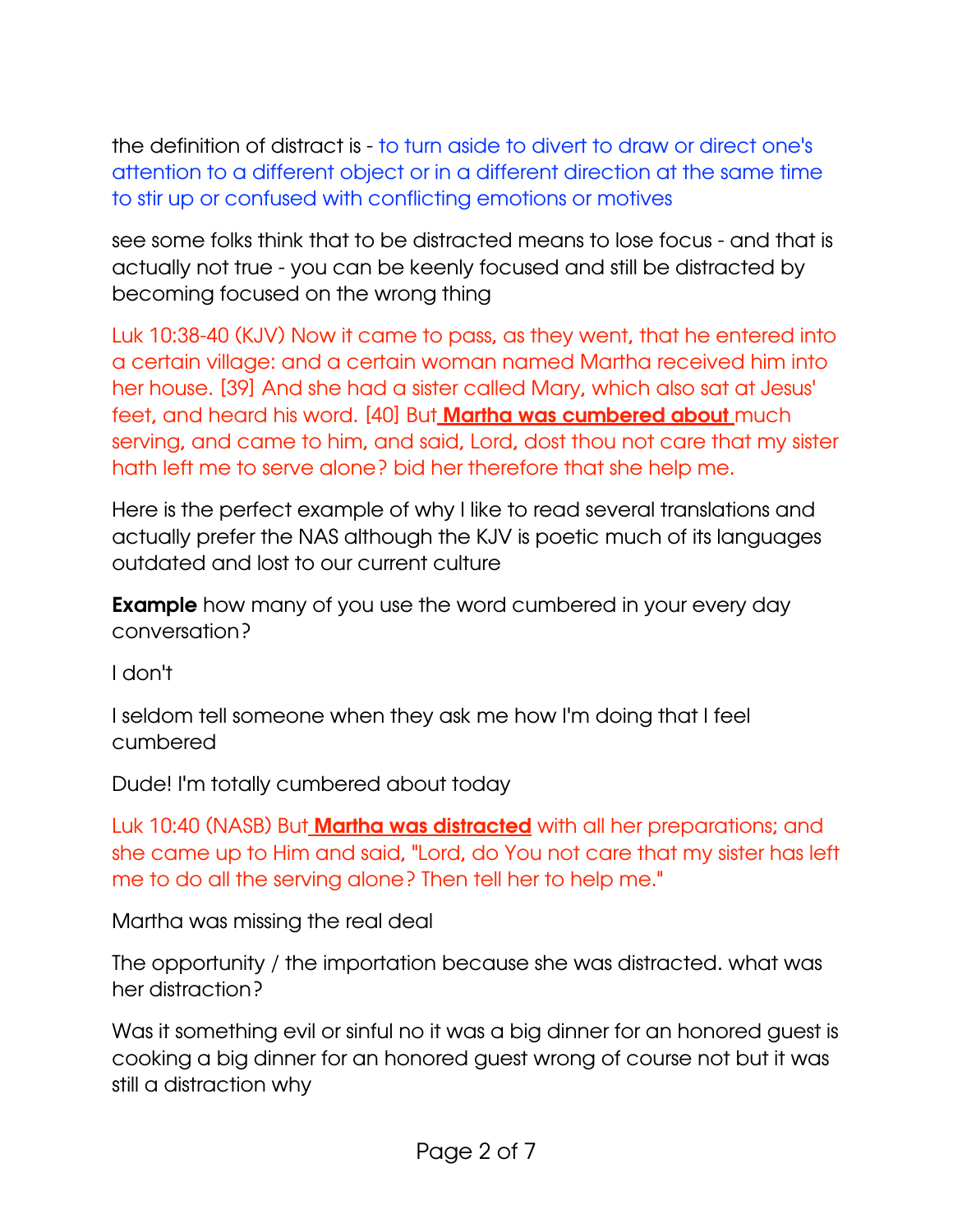The meal wasn't the main thing Jesus was not in the house to eat

Joh 4:31-34 (NASB) Meanwhile the disciples were urging Him, saying, "Rabbi, eat." [32] But He said to them, "I have food to eat that you do not know about." [33] So the disciples were saying to one another, "No one brought Him anything to eat, did he?" [34] Jesus \*said to them, "My food is to do the will of Him who sent Me and to accomplish His work.

He was there to heal he was there to impart he was there to teach Jesus was in the house and Martha was distracted

# Look a distraction

Jesus was in the house and Martha was missing it but she did not know she was missing it she was so focused on what she felt needed to get done that she complained that Mary was not helping her

Luk 10:40-42 (TPT) But Martha became **exasperated** by finishing the numerous household chores in preparation for her guests, so she interrupted Jesus and said, "Lord, don't you think it's unfair that my sister left me to do all the work by myself? You should tell her to get up and help me." [41] The Lord answered her, "Martha, my beloved Martha. Why are you upset and troubled, pulled away by all these **many distractions**? Are they really that important? [42] Mary has discovered the **one thing** most important by choosing to sit at my feet. She is **undistracted**, and I won't take this privilege from her."

Luk 10:42 (NLT) There is only one thing worth being concerned about. Mary has discovered it, and it will not be taken away from her."

Martha was not distracted because she had lost focus she was intently focused but on the wrong thing

whenever a good thing replaces a God thing it becomes a distraction

are we so much different than Martha?

- how many times has Jesus been in our house and we missed it
- Jesus has been in the house during worship but we miss it because we are thinking of what we gotta do to get lunch after church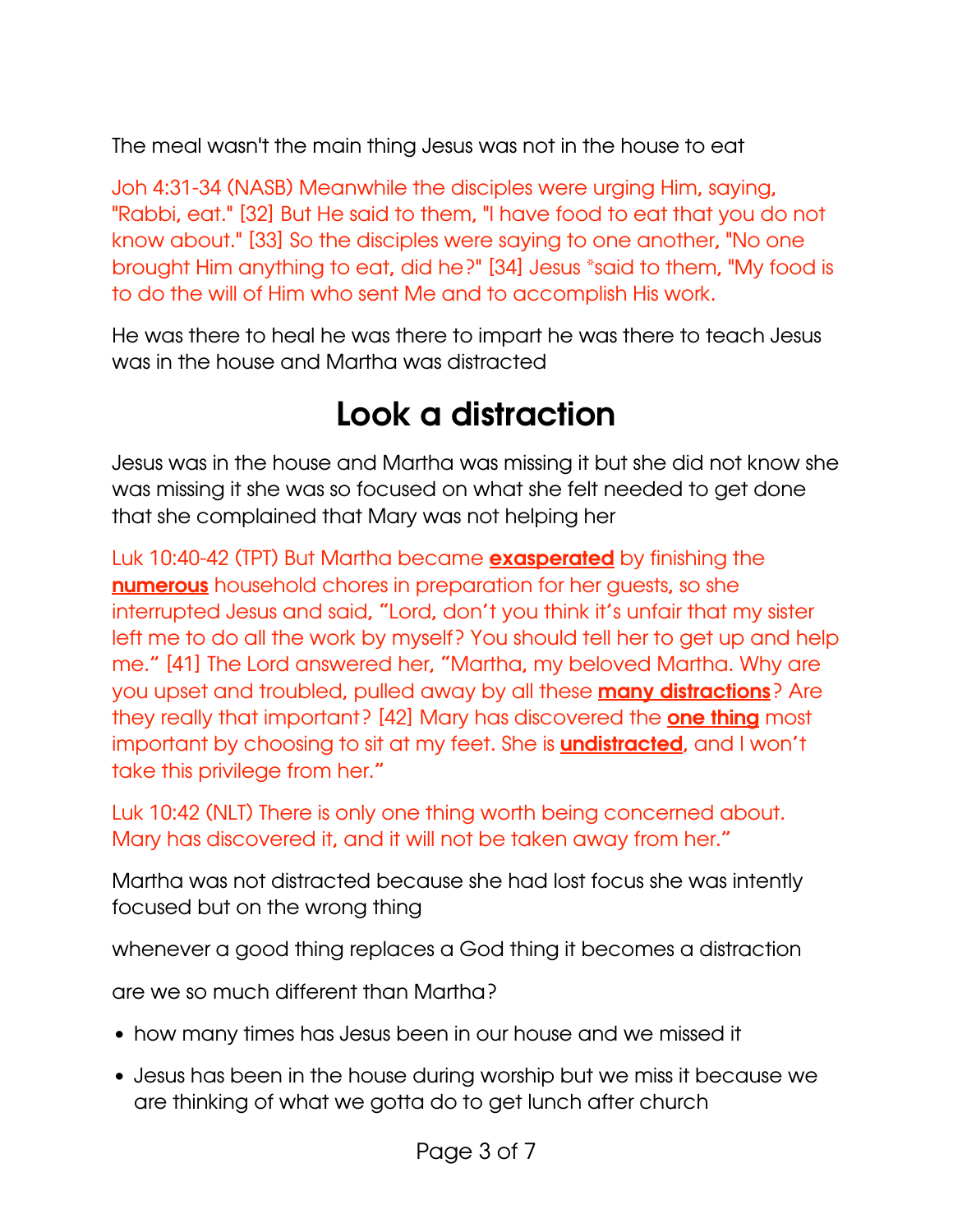- Jesus has been in the house during prayer but we miss it because we are thinking about the to do list we must complete this coming week
- Jesus was in the house during the ministry of the word but we miss it because our mind wanders to some far off fantasy land

### Look! A Distraction

#### One of the synonyms of the word distraction is entertain

Bishop Miller once told me that our culture has become so entertainmentbased that we can hardly go a minute without something to amuse us we are an entertainment culture

Actually the entertainment industry is about the only industry we still have in our culture

The church, Bishop said, has a large part come to mirror the world and is entertainment based

- churches build their children's ministry not to educate but to entertain
- youth ministries are not designed to build character and integrity but to amuse and keep amused
- and sanctuary has become concert halls built to keep the senses occupied

Bishop and I were alone in the green room so he was speaking freely. He told me of one church - a church each of you would know well - that had become totally and completely entertainment focused.

When I asked why - he said, so that the people will never realize that nothing spiritual is actually happening. No impartation, no illumination, no spiritual growth and development.

Are we so easily distracted?

If we're not careful we will go through life like a five year old goes through a Toys "R" Us store chasing every fad every wind every doctrine and becoming unstable in all of our ways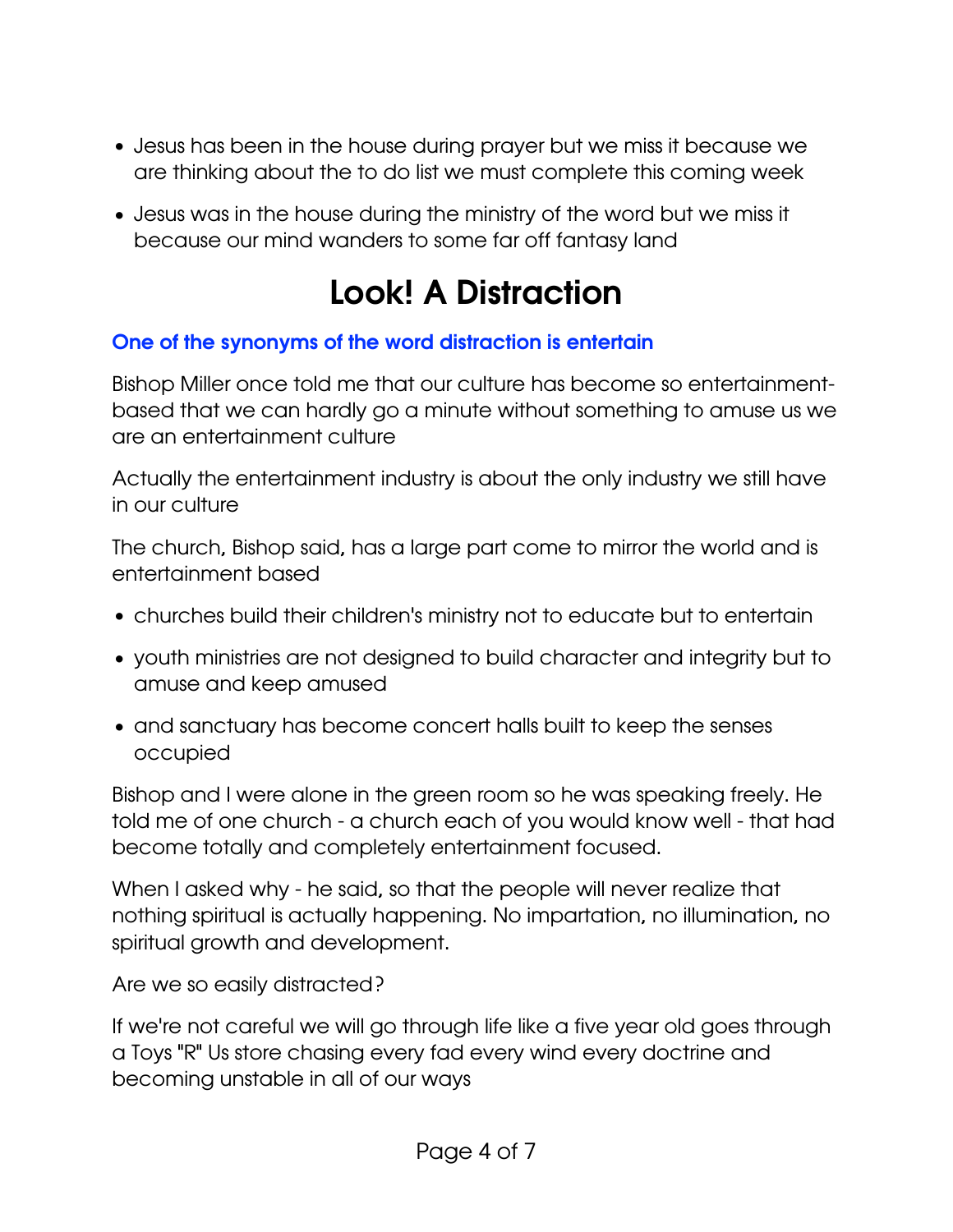we must take a moment shut off the distraction and ask God help me to see what is really important

Psa 27:4 (NLT) The one thing I ask of the LORD—the thing I seek most—is to live in the house of the LORD all the days of my life, delighting in the LORD's perfections and meditating in his Temple.

Kings are very busy people, actually all of us are busy.

Life requires we do many things and I'm not saying we let those things go undone - but do we focus on the ONE THING. Or are we distracted by the many things.

#### Where ever focus goes energy flows - control your life by controlling your focus.

#### Everyone say, "ONE THING."

One of the most remarkable things to me about Jesus was his refusal to be distracted

I believe that this was just as important as HIS anointing; HIS wisdom; and HIS power HE refused to be diverted or distracted

HE refused to be distracted by the devil by HIS disciples or even by HIS mama

Joh 7:3-8 (TPT) So Jesus' brothers came to advise him, saying, "Why don't you leave the countryside villages and go to Judea where the crowds are, so that your followers can see your miracles? [4] No one can see what you're doing here in the backwoods of Galilee. How do you expect to be successful and famous if you do all these things in secret? Now is your time—go to Jerusalem, come out of hiding, and show the world who you are!" [5] His brothers were pushing him, even though they didn't yet believe in him as the Savior. [6] Jesus responded, "My time of being unveiled hasn't yet come, but any time is a suitable opportunity for you *[you chase every opportunity]* to gain man's approval. [7] The world can't hate you, [cause you do the same things they do] but it does me, for I am exposing their evil deeds. [8] You can go ahead and celebrate the feast without me—my appointed time has not yet come."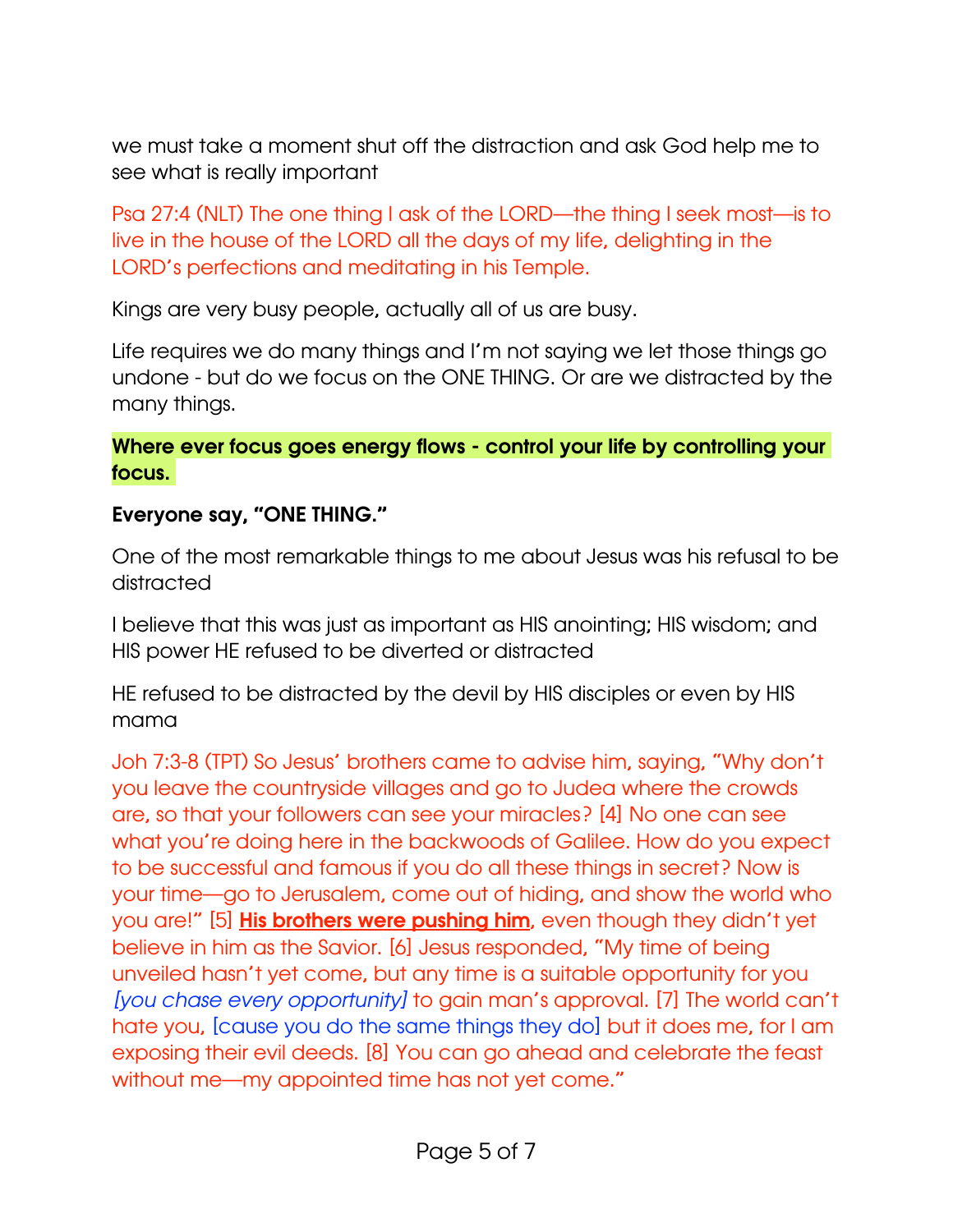#### In yet another place

Mat 16:21-23 (NASB) From that time Jesus began to show His disciples that He must go to Jerusalem, and suffer many things from the elders and chief priests and scribes, and be killed, and be raised up on the third day. [22] Peter took Him aside and began to rebuke Him, saying, "God forbid it, Lord! This shall never happen to You." [23] But He turned and said to Peter, "Get behind Me, Satan! You are a stumbling block to Me; for you are not setting your mind on God's interests, but man's."

#### How can I discern distraction?

1. When comfort and convenience are more important than obedience. In a culture prone to convenience we are easily distracted by opportunities to take the "easy road."

But the price of greatness has always been sacrifice.

Nobody can become great at anything - not even in the kingdom without sacrifice

2. When your energy is consumed. You become frustrated, exasperated and exhausted by the many things that need to get done. Focusing the right thing, that ONE thing energizes you to get all the things done. - Psalm 127:1 Unless the Lord builds the house, they labor in vain who build it…again think about the shame it would be to spend the time, effort and energy needed to succeed at something you were never called to

Matthew 6:33 NASB But seek first [coming before all others in time, order and priority] HIS kingdom and HIS righteousness, and all these things will be added to you

Rabbit! The focused never confuse business with effectiveness; but the distracted think that by being busy they are being effective.

The key to success in life, in the Kingdom, Spiritually as well as naturally is…..Let's say it together…..FOCUS

The pathway to to frustration, exasperation and exhaustion is….Let's say it together….DISTRACTION.